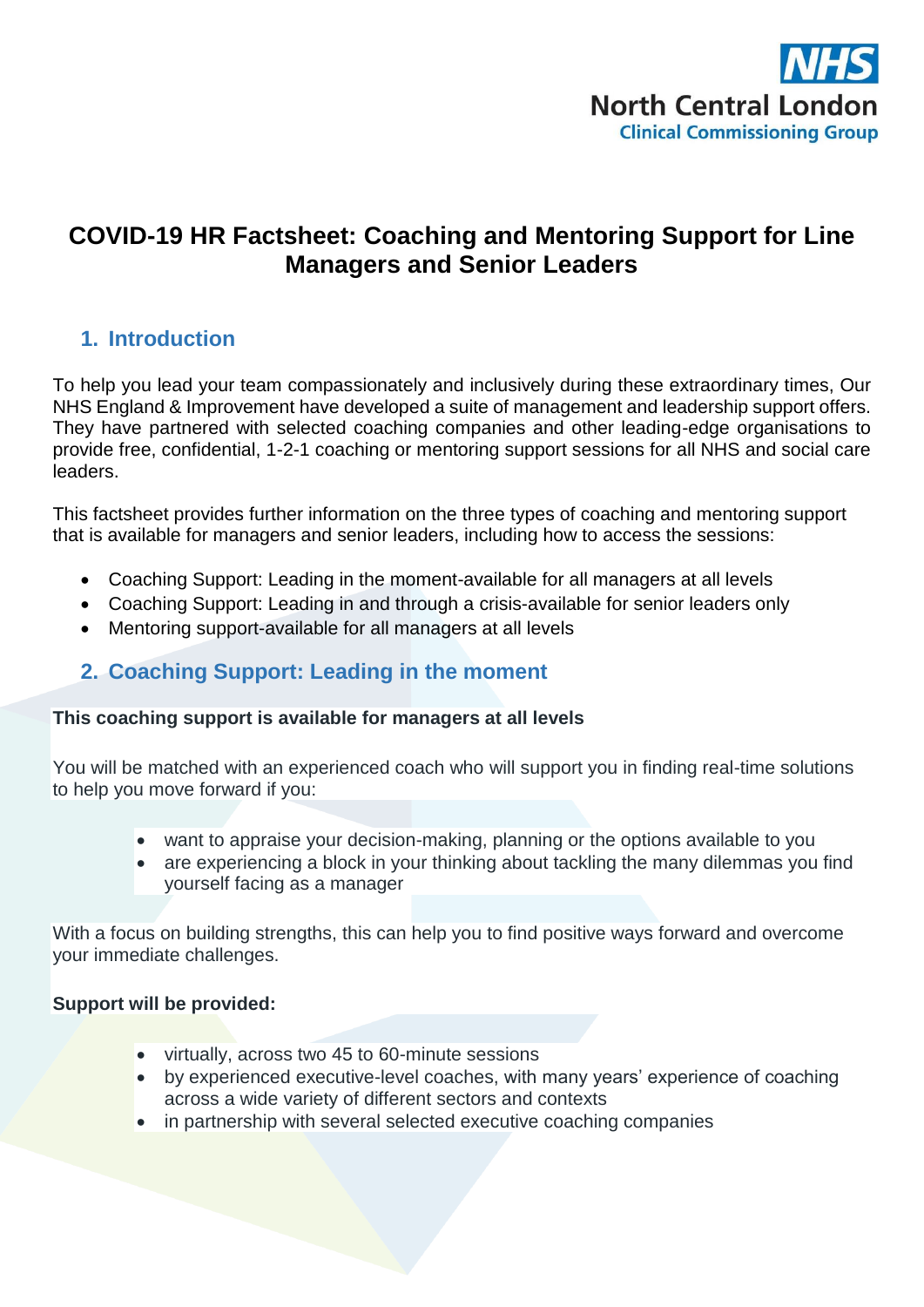

# **3. Coaching Support: Leading in and through a crisis**

#### **This coaching support is available for senior leaders**

You will be matched with an experienced coach who will work with you to strengthen your leadership by creating space for you to stand back, slow-down and reflect if you want to:

- appraise your decision-making in the midst of the current crisis
- find ways to create time and space to consider how to lead the transition into the future state

Providing you with the opportunity to enhance your decision making, to 'hold steady' in and through this crisis and to build and maintain personal resilience in order to effectively role-model effective, inclusive and compassionate leadership.

#### **Support will be provided:**

- virtually, for up to a maximum of twelve 45 to 60-minute sessions (completing December 2020)
- by experienced Save the Children UK coaches with over 10 years' experience of coaching leaders working in humanitarian crisis response
- in partnership with Save the Children UK (SCUK)

Please note that as capacity for this offer is limited, priority will be given to those with significant organisational, system or national-level leadership roles. You will be asked to make a short case for how you meet these criteria and how you, your team and/or patients will benefit from the coaching

## **4. Mentoring Support**

#### **This mentoring support is available for all leaders at all levels**

You can be matched with an experienced army leadership mentor who will support you in finding real-time solutions if you are a leader and:

- are needing to stand back and appraise your decision-making 'in the immediate moment'
- would value a mentor to support you in tackling the complexities of responding to the current crisis
- wish to address and plan practically for the many dilemmas you are facing right now or anticipate in the near future